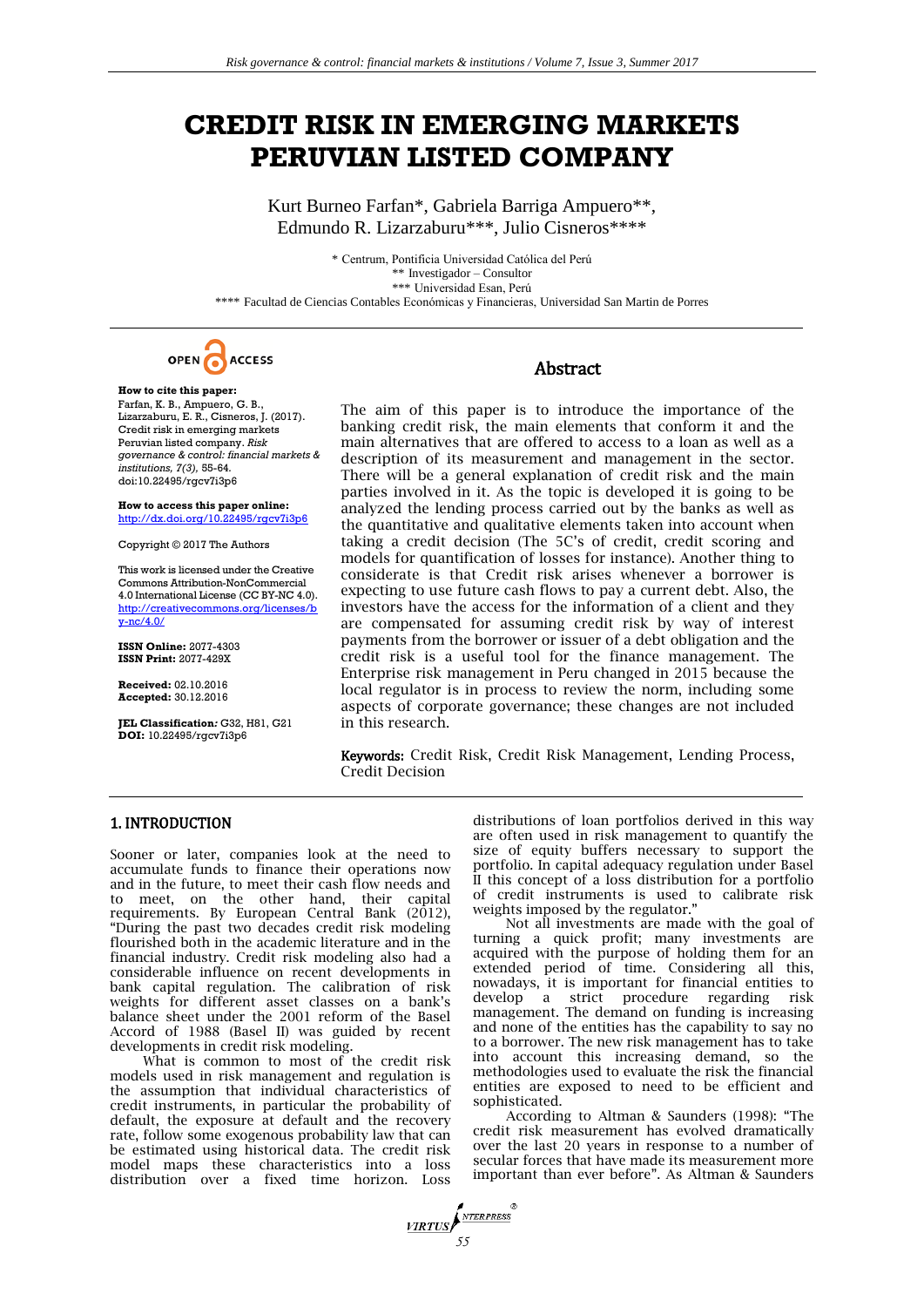in 1998 mention the credit risk have been: a worldwide structural increase in the number of bankruptcies, a trend towards disintermediation by the highest quality and largest borrowers, more competitive margins on loans, a declining value of real assets in many markets and a dramatic growth of-balance sheet instruments with inherent default risk exposure, including credit risk derivatives.

On the other hand, a new important difficulty has arisen given the increasing need of many companies to get founding from foreign markets since they cannot access to sufficient capital on their own countries, these risks are associated not only to the companies needing money but to the financial institutions that agree funding them. The risk at which these financial institutions are exposed to is more complex, so "understanding the sources of international credit risk variation is important for developing reliable portfolio credit risk models at internationally active financial institutions. It also matters in the context of risk model validation and the effective supervision of global banks by the appropriate authorities."<sup>1</sup> For example, the European financial system is concerning policy makers because of its fragmentation, the distress of the countries of these are is a huge challenge to face for institutions trying to operate in their financial market.

According to (Gilchrist & Mojon, 2014) "There are very few reliable indicators of credit risk in the euro and across euro area countries"<sup>2</sup> however there are new indices of credit risk in the euro area that measure the financial condition of the area using credit spreads and that reflect the importance of banks in the European financial system and the extent of national fragmentation of the financial markets in the euro area. To have all this considerations explained above is important for the institutions in order to succeed and carry out an appropriate credit risk management.

# 2. CREDIT RISK

The credit risk is defined, according to (Apostlink, Donouhe, & Went, 2011) as the probability that the other party to a contract or agreement does not meet his existing obligations or the terms previously agreed on the contract. That is why credit risk is also known as counterparty risk.

The other party is unable to return the money the lender gave him, either because he went into default or because his cash flows were used for other purposes rather than fulfill his responsibility. Credit risk is then more clearly defined as the "possibility of suffering losses if clients and counterparties fail to meet their contractual obligations due to insolvency"<sup>3</sup> . Credit risk arises, then, between two parties: lender and borrower.

# 2.1  $\overline{a}$

# 2.2 **.** Credit scoring

According to Frame, W. Scott and Padhi, Michael and Woosley, Lynn W. (2001), Credit scoring is the process of assigning a single quantitative measure, or score, to a potential borrower representing an estimate of the borrower's future loan performance. Actually, banks and other financial institutions may use a credit score to determine whether or not an individual is likely to default on a loan, mortgage, or other debt.

#### 2.3 **.** Credit Risk Management and Control

According to Dionne, G. (2013),"the use of derivatives as instruments to manage insurable and uninsurable risk began in the 1970s, and developed very quickly during the 1980s. It was also in the 1980s that companies began to consider financial management or portfolio management. Financial risk management has become complementary to pure risk management for many companies. Financial institutions, including banks and insurance companies, intensified their market risk and credit risk management activities during the 1980s". In addition to this, De Miguel, J., Miranda, F., Pallas, J., & Peraza, C. (2003) consider that "Of all the risks to which it is exposed the banking business, the principal is the credit risk. This is defined as the possibility of incurring losses as a result of default by the debtor of its obligations credit intermediation operations".

In other hand, by Brown & Moles (2012), "Managing credit risk is a complex multidimensional problem and as a result there are a number of different approaches in use, some of which are quantitative while others involve qualitative judgements". For that reason, they define the "credit risk and credit risk management is key issues for most firms. The possibility that a contractual arrangement is not adhered to means that there is a risk of non-performance"

Given the possibility of default by one of the parties, financial institutions have different ways to mitigate their risk by lending money to other entities or persons. This is the reason why the higher the risk perceived by one party, the higher the interest rate is generated for loans and grants; on the other hand, the lower the risk perceived by one of the parties, the lower the interest rate charged.

In the annual report of Standard Chartered (2013), "Credit risk is managed through a framework that sets out policies and procedures covering the measurement and management of credit risk. There is a clear segregation of duties between transaction originators in the businesses and approvers in the Risk function.

All credit exposure limits are approved within a defined credit approval authority framework". It's means that the group manages its credit exposures following the principle of diversification across products, geographies and customer segments.

However, these simple measures are not enough, financial institutions nowadays have developed increasingly sophisticated risks management which has become one of the key

NTERPRESS **VIRTUS** 

 $\mathbb{R}$ 

<sup>1</sup> Schwaab, B., Koopman, S. J., & Lucas, A. (2014, October 15). What drives global credit risk conditions? Inference on world, regional, and industry factors. Retrieved from http://www.berndschwaab.eu/papers/ <http://www.berndschwaab.eu/papers/>

GCR\_Oct2014.pdf <sup>2</sup> Gilchrist, S., & Mojon, B. (2014, April). Credit Risk in the Euro area. Retrieved from http://www.memofin.fr/uploads/library/pdf/DT-482\_01%5B1%5D.pdf

 $3$  Soler, J. A., K. B., Staking, Calle, A., Beato, P., Botín O'Shea, E., et al. (1999). Financial Risk Management: A practical approach for emerging markets. Washington D.C: Inter-American Development Bank.

<sup>1</sup> 4 Brown, K., Moles, P. (2012). Credit Risk Management, Edinburgh Business School – Heriot Watt University, United Kingdom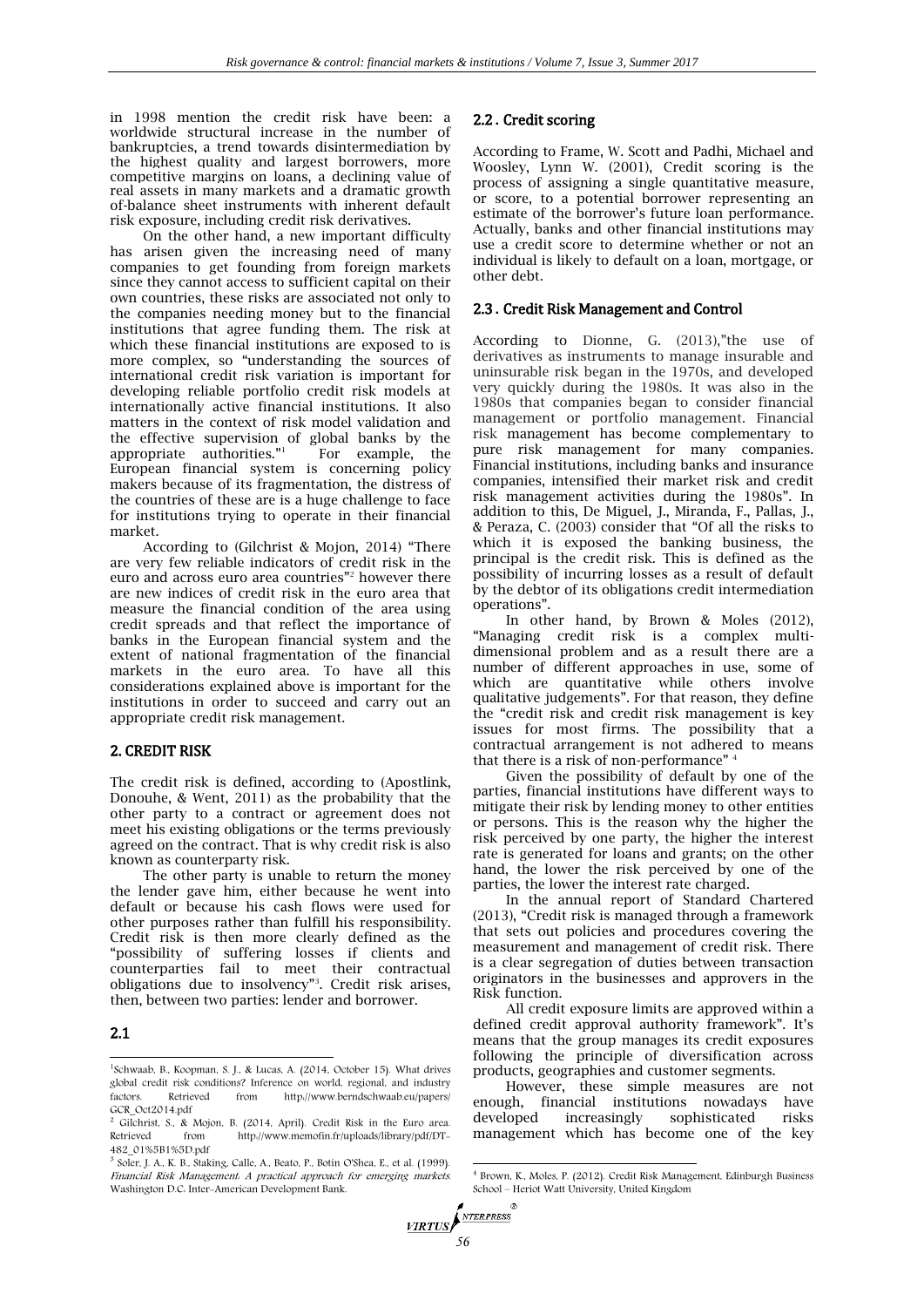functions for managers and one of the most difficult to play (Apostlink, Donouhe, & Went, 2011) adds, that even when banks are changing and incorporating new policies to mitigate credit risk, the recent events in the banking sector have made the management and analysis of risk more strict. In addition that we mention before, (Lando, 2004) define that the credit risk management "Is the process that handles the identification of potential risks that a banking entity faces when conducting its operations, it involves measuring those risks, besides giving appropriate treatment and then implementing risk models to mitigate or eliminate them".

Transparency in the area of credit risk management is a really important issue to take into consideration to avoid weak credit risk management practices and poor credit quality that causes according to (Bank for International Settlements, 2014)bank failures and banking crises worldwide. So on regards to this important feature of the credit risk management the adoption of the IFRS (International Financial Reporting Standard) brings benefits related to an increase in the financial statements transparency, it also encourages companies to adapt their reporting to changes in the business environment so that the information better reflects the economic reality. According to (Bhat, Callen, & Segal, 2011) he IFR principles are related to information relevant for credit assessment, it provides fair value information, cash flow information and warning signals about changes in markets expectations, prices reductions and increase in risk. These set of standards provides transparency that should allow a better and more efficient credit risk analysis and thus, management.

The purpose of conducting an efficient risk management is to avoid large losses of money and remain solvent. The most important techniques to manage credit risk according to (Lando, 2004) are:

**a.***Selection:* The choice of the right products and the right counterparts who they are going to provide the products to is really important. This is the reason why having efficient credit evaluation methodologies and workers that play their role with the same efficiency as of evaluation methodology are key factors when making credit decisions.

**b.***Limitation:* It is important to restrict the exposure of the financial institution. The failure of the counterparty should be prevented so that I do not affect the solvency of the bank. That is why a credit limit must be set according to the characteristics and credit profile of each of the counterparties.

**c.***Diversification:* Banks should allocate their funds between borrowers belonging to different industries or sectors. The less similar the category to which each one of the borrowers belongs, the better. The purpose of technique is similar to the limitation technique; the diversification will prevent the centralization of the risk

**d.** *Credit enhancement:* When a financial institution is too exposed to credit risk, it may hire credit protection through warranties or derivatives. The quality of the credits upgrades once the warranty is hired.

# 2.4. Credit Risk Management

*Lending Process:* According to (Van Greuning & Brajovic Bratanovic, 2009) "The integrity and credibility of lending process depend on objective credit decisions that assure that acceptable risk level in relation to the expected return"<sup>5</sup> . Inside the Solvency assessment Analysis, analysts take into consideration measures to take in case of default, they evaluate potential credit support rules and possible credit enhancement tools that ultimately will influence in the bank's decision to establish credit relationships.

Credit analysts should assess all the information at hand and give an objective opinion about the risk associated with a particular claim. Available information should be as accurate and realistic as possible so that decisions taken are correct.

The process involving more in depth all the actions and decisions mentioned above is called the "Lending Process" and it consists of five steps (Apostlink, Donouhe, & Went, 2011) that are explained below:

#### *Identify lending opportunities*

 Looking for New opportunities for making business.

 Looking for a first contact with a potential borrower.

#### *Evaluate a potential borrower*

After identifying an opportunity, the personnel in charge will collect all information needed about a potential borrower and present it to the credit analyst to make the necessary assessments.

 The analyst will analyze the information, the proposed credit, and the potential risks involved to determine whether or not to continue with the process. The information collected involves principally the ability of the potential borrower to generate income and its past experiences with other lenders.

 If the analyst decides to continue with the process, it must determine the terms of credit (interest rate, term, loan amount, guarantees).

The process of credit solvency analysis as a whole is in charge of the process of collecting the information needed of potential clients and has the responsibility to determine if the characteristics of them match the bank requirements expectations.

*The process of credit solvency analysis - The 5 C's of credit***:** 

The lending process described above is facilitated by the use of the so called "5C's of credit". These 5 tools are "helpful guides in credit analysis for the underwriter to come to a lending decision"<sup>6</sup> . The five components are then: Character, Capacity, Capital, Condition, Collateral (*View on Table 1).*

*57*

1

<sup>&</sup>lt;sup>5</sup> Van Greuning, H., & Brajovic Bratanovic, S. (2009). Analyzing Banking Risk: A Framework for assesing Corporate Governance and Risk Management. Washington, D.C: The World Bank.

<sup>&</sup>lt;sup>6</sup> Baiden, J. (2011, June 26). Social Science Research Network. Retrieved October 05, 2014, from Social Science Research Network: [http://papers.ssrn.com/sol3/papers.cfm?abstract\\_id=1872804](http://papers.ssrn.com/sol3/papers.cfm?abstract_id=1872804)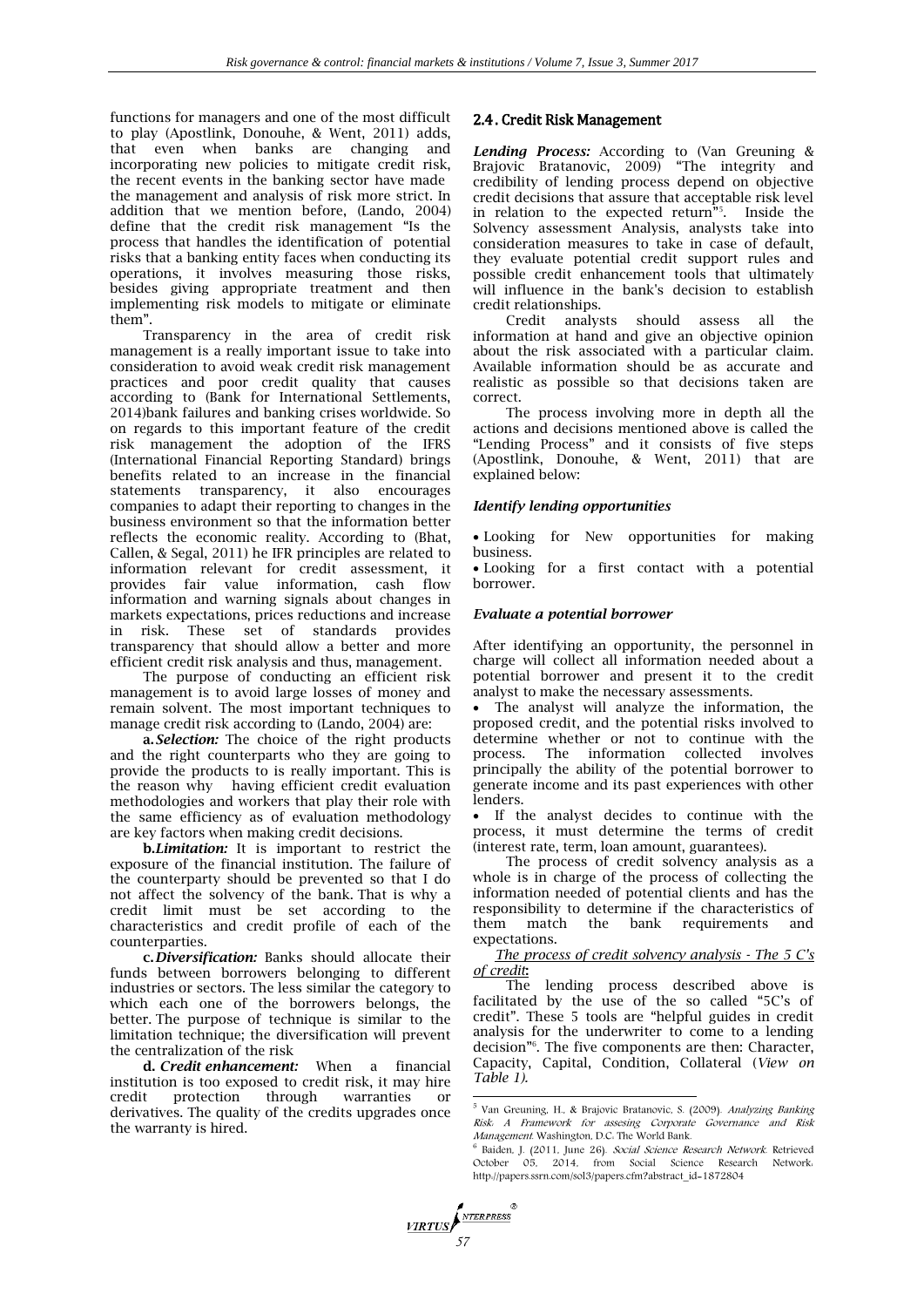| <b>Character</b>  | According to Apostlink (2011), the character involves the analysis of the reputation of the<br>company/customer based on its management within the industry where it belongs and its<br>willingness to meet a loan obligation. |
|-------------------|--------------------------------------------------------------------------------------------------------------------------------------------------------------------------------------------------------------------------------|
|                   |                                                                                                                                                                                                                                |
|                   | According to Pride (2009), the capacity "means the borrower's financial ability to meet credit                                                                                                                                 |
| Capacity          | obligations-that is, to make regular loan payments as scheduled in the credit or loan agreement". It                                                                                                                           |
|                   | also implies the ability to generate and manage cash to service a debt.                                                                                                                                                        |
|                   |                                                                                                                                                                                                                                |
|                   | According to Baiden (2011), "The capital represents the funds retained in the company to provide a                                                                                                                             |
| Capital           | cushion against unexpected losses". Its mean that a company will be healthier if its equity is                                                                                                                                 |
|                   | compounded in a greater proportion by shareholder's resources that by debt                                                                                                                                                     |
|                   |                                                                                                                                                                                                                                |
|                   | According to Walters (2006), the condition "refers to any unique market forces that may be affecting                                                                                                                           |
| Condition         | the business, and the quality of the business's financial statements. The business owner should have                                                                                                                           |
|                   | a plan in place to address market forces".                                                                                                                                                                                     |
|                   |                                                                                                                                                                                                                                |
| <b>Collateral</b> | According to Baiden (2011), collateral is the asset or assets pledged to secure a loan. Most                                                                                                                                   |
|                   | commercial loans are secured by accounts receivable, inventory, equipment or real estate".                                                                                                                                     |

**Table 6**. Five C's of credit

All of these components are developed below:

*Character:* The character involves the analysis of the reputation of the company/customer based on its management within the industry where it belongs and its willingness to meet a loan obligation. Loans are paid by people, a person lacking character are likely to default any loan commitment and gives low priority to pay its debt obligations, on the other hand, a person with good character makes an effort to meets its obligations despite of their financial conditions (Casares, I & Lizarzaburu, E, 2016).

"Banks always try to grant credits to those entities that present credentials and impeccable references"<sup>7</sup> . The analysts in this section focus on a customer's integrity, honesty and stability based on their bill paying habits, and the relationship between a company's management and its stakeholders to determine the vision of the management team.

*Capacity:* "Means the borrower's financial ability to meet credit obligations-that is, to make regular loan payments as scheduled in the credit or loan agreement"<sup>8</sup> . It also implies the ability to generate and manage cash to service a debt. The analysis of Capital, according to (Baiden, 2011) must include four main criteria.

The first criterion is about having primary and alternative sources of repayment. Since the ability to repay a loan cannot be totally assured when analyzing a customer's character, and thing doesn't always work the way all expect, a secondary or alternative source of repayment is definitely required. The second criteria must consider a deep cash flow analysis in order to determine its quality and reliability, where the cash flow comes from, and if it is a result of recurrent and sustainable operations. Third, the cash flow analysis must include reviews past period's financial information as well as future forecasting in order to give a more real indication of what could happen to the customer.

Finally, the fourth criterion is about the ratio analysis that needs to be made in order to guarantee that the loan will be returned.

The historical trend of earnings, operating expenses, profit margin, the EBITDA analysis, and the debt service coverage ratio are some of them.

*Capital:* In this part, analysts evaluate the capital contribution made by the shareholders.

 $\overline{a}$ 

Information like the leverage level, the company's funding sources, and the amount of equity provided by shareholders is relevant. "The capital represents the funds retained in the company to provide a cushion against unexpected losses"<sup>9</sup> . A strong capital position will help the company to face periods of crisis while a minimal capital position makes a company more likely to face default. A company will be healthier if its equity is compounded in a greater proportion by shareholder's resources that by debt. This will show the shareholder's trust in the company's performance (Farfan & Lizarzaburu, 2016).

*Condition:* When analyzing the conditions, banks need information about the economic situation of the country where the company operates as well as sectorial information and external risk that can lead a company to default its obligations. The credit conditions are related to the borrower as well as the lender. The borrower's may be affected by the conditions under with they are operating. The borrower's vulnerability to changes in demand, supply, workforce and customers are some factors to take into consideration (Lizarzaburu et al., 2016).

On the other hand, for lenders the conditions are related to regulations and market factors like interest rate risk, credit risk and liquidity risk. These conditions, then, "refer to any unique market forces that may be affecting the business, and the quality of the business's financial statements. The business owner should have a plan in place to address market forces"<sup>10</sup>

*Collateral:* It is used especially for large amounts of credit or long-term loans. "Collateral is the asset or assets pledged to secure a loan. Most commercial loans are secured by accounts receivable, inventory, equipment or real estate"<sup>11</sup>.

1

```
58
```
<sup>7</sup> Apostlink, R., Donouhe, C., & Went, P. (2011). Fundamentos del Riesgo Bancario y su regulación. Delta.

<sup>&</sup>lt;sup>8</sup> Pride, W., Hughes, R., & Kapoor, J. (2009). *Business.* Cengage South-Western.

<sup>&</sup>lt;sup>9</sup> Baiden, J. (2011, Junio 26). Social Science Research Network. Retrieved Octubre 26, 2014, from Social Science Research Network: http://papers.ssrn.com/sol3/papers.cfm?abstract\_id=1872804

<sup>&</sup>lt;sup>10</sup> Walters, D. (2006, June 19). The 5 C's of credit. San Diego Business Journal, p. 76.

<sup>&</sup>lt;sup>11</sup> Baiden, J. (2011, Junio 26). Social Science Research Network. Retrieved Octubre 26, 2014, from Social Science Research Network: http://papers.ssrn.com/sol3/papers.cfm?abstract\_id=1872804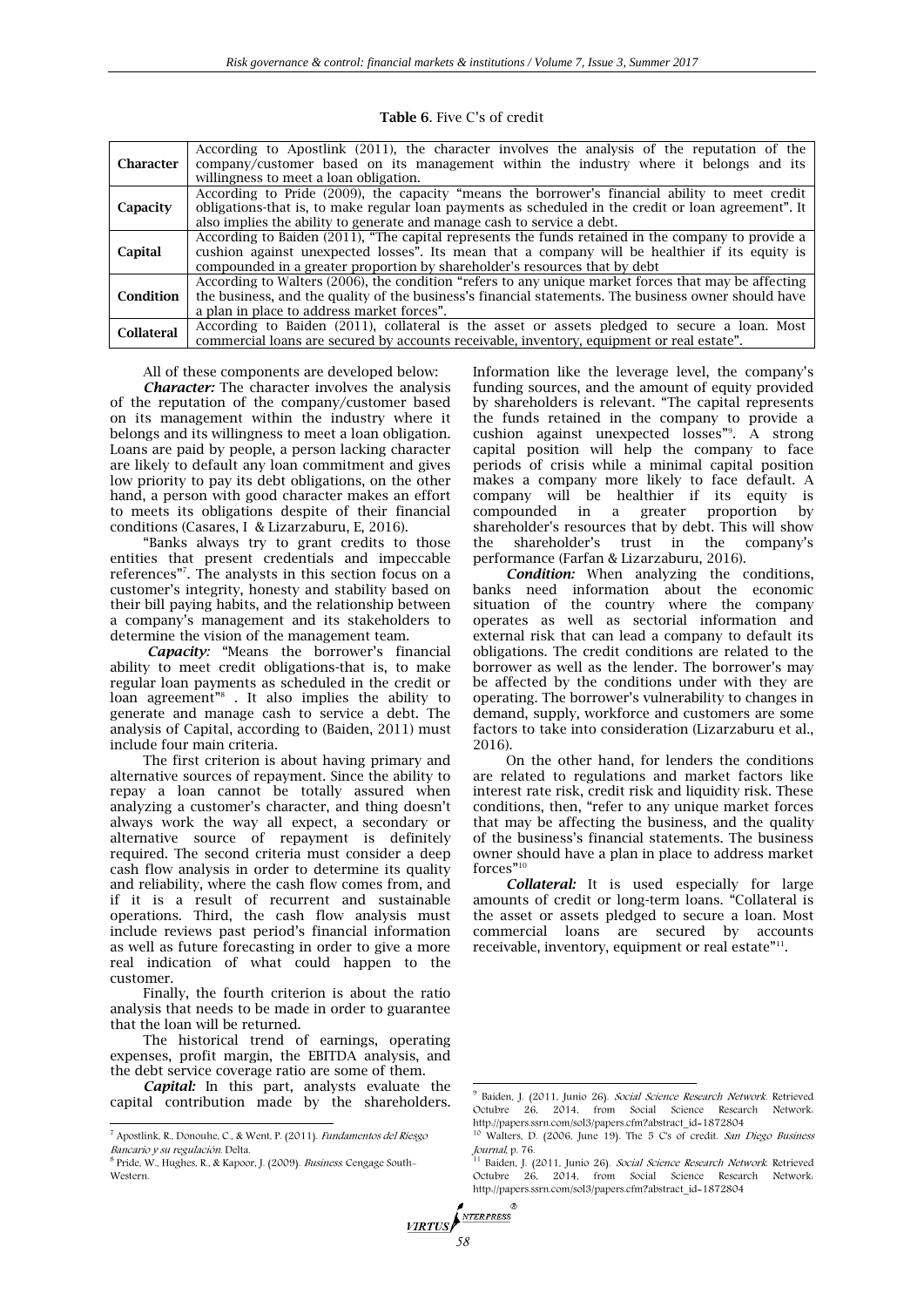## 2.5 . Credit Risk Control

Credit control is a really important function of credit management since it is "the process of deciding how much credit should be given to customers or borrowers, and ensuring compliance with the credit terms that are set".<sup>12</sup>

Financial entities assume risks for every type of business and operations they carry on. For example (Soler, et al., 1999)consider the credit risk is assumed in the commercial activities such as the ones related to loans, guarantees, lines of credit provided and so forth; for the so called treasury activities related to balance sheet assets such as bonds, deposits, repos, stocks and finally for the positions taken in OTC (Over The Counter) derivatives such as forwards, swaps, options, so forth. The control of all risks the entity is vulnerable to face considers different methodologies to be applied due to the different types of instruments in each line of business (Lizarzaburu, et al., 2012).

So according to (Soler, et al., 1999) to enable adequate credit risk management and control, some of the questions proposed by them must be answered $^{13}$ .

# 3. THE STANDARDIZED APPROACH FOR CREDIT RISK

The Bank for International Settlements aims to make the regulatory standards existing right now in relation to the credit risk approach stronger in order to make their appliance more efficient and useful for the entities using them.

The adjustments according to (Bank for International Settlements, 2014) include the following:

- A reduced reliance on the external credit ratings.
- A better risk sensitivity

 $\overline{a}$ 

 There will be an updated risk weight calibrations that will be further announced.

 There will be greater clarity on how to apply the standards.

Now, according to the consultative document published by the BIS (Bank for International Settlements, 2014), the key aspects mentioned by the entity involve the following topics:

 The bank exposure will be risk-weighted by the bank's capital adequacy and its asset quality.

 The Corporate exposures will be risk-weighted based on the firm's revenue and leverage.

 On regards to the retail category, the criteria to qualify for a preferential risk would be improved and an alternative treatment for exposures will be introduced.

 The risk weights for residential real states would be based on two ratios: The loan-to-value ratio (this is the amount of the loan in relation to the value of the real estate that secures the loan) and the debtservice coverage ratio.

# 3.1. Ratio Analysis

The Ratio Analysis or also called Quantitative Analysis compares one figure in one financial statement, taking into account the two main ones, which are the Balance Sheet and the Profits & Loss Statement in order to obtain numbers or also called in this case indexes, that the interpretation provide to us a certain status of the company in certain financial and economic aspects. According to Finch (2008), in his paper Summary of Financial Ratios, the importance of using them is highly related to give dynamism to the analysis of a company financially speaking, due to the fact that this theory provides certain calculations that are basically a picture of the financial health of the business.

#### 3.2. Emerging Market Company

The following analysis takes into account the development of all the financial ratios presented in this document in order to evaluate one emerging company, Unión de Cervecerías Backus & Johnston S.A.A. The relevance of knowing how well is this company doing in the current is related to the market's conditions through the 2012, 2013 and 2014 years and how the company got influenced by these contexts.

The 2012 to 2014 period was selected due to the volatility in the Peruvian market; different political, economic and social situations have in fact affected the Peruvian economy's results that are why it is necessary to understand whether this situation generated any kind of financial problem to the company chosen to be analyzed in the following pages. The following application shows all the financial ratios used in the company evaluation.

## Unión de Cervecerías Peruanas Backus y Johnston S.A.A.

Union de Cervecerías Peruanas Backus y Johnston S.A.A. is an industrial type of company, that has as core business the production and sale of barley and malt. All the operations are developed by its four owned factories and it commercialize its products in a local an international scale.

**FIRTUS** 

<sup>&</sup>lt;sup>12</sup> Graham, A. (2000). *Framework for: Credit Risk Management*. London:

Global Professional Publishing.<br><sup>13</sup> Soler, J. A., K. B., Staking, Calle, A., Beato, P., Botín O'Shea, E., et al. (1999). Financial Risk Management: A practical approach for emerging markets. Washington D.C: Inter-American Development Bank.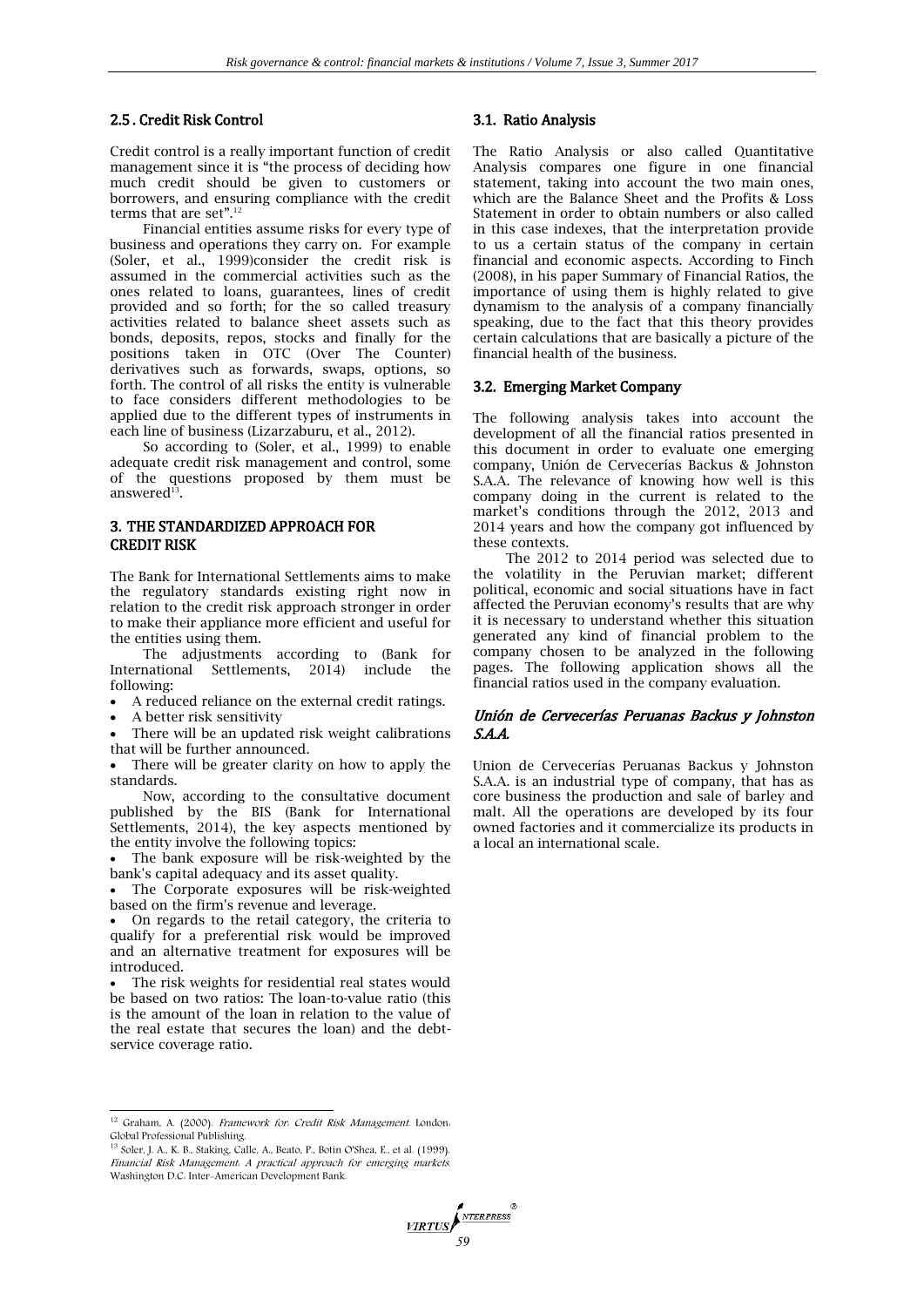# **Table 2.** Formulas Developed in this Work

| <b>Ratios</b>                         | <b>Formula</b>                                                                                 |  |  |  |  |
|---------------------------------------|------------------------------------------------------------------------------------------------|--|--|--|--|
| <b>Liquidity Ratios</b>               |                                                                                                |  |  |  |  |
| <b>Working Capital</b>                | Current Assets - Current Liabilities                                                           |  |  |  |  |
| <b>Acid Test</b>                      | (Current Assets - Inventory)/ Current Liabilities                                              |  |  |  |  |
| <b>Current Ratio</b>                  | Current Ratio = Current Assets / Current Liabilities                                           |  |  |  |  |
| Cash Ratio                            | Cash Ratio = (Cash Equivalents + Marketable Securities) / Current Liabilities                  |  |  |  |  |
|                                       | <b>Debt Ratios</b>                                                                             |  |  |  |  |
| Debt Ratio                            | Debt Ratio = Total Liabilities / Total Assets                                                  |  |  |  |  |
| Debt To Equity Ratio                  | Debt to Equity Ratio = Total Liabilities / Shareholder's Equity                                |  |  |  |  |
| Capitalization Ratio                  | Capitalization Ratio = Long - Term Debt / (Long - Term Debt + Shareholder's<br>Equity)         |  |  |  |  |
| <b>Interest Coverage Ratio</b>        | Interest Coverage Ratio = Earnings Before Interest and Taxes (EBIT) / Interest<br>Expenses     |  |  |  |  |
| Cash Flow to Debt Ratio               | Cash Flow To Debt Ratio = Operating Cash Flow / Total Debt                                     |  |  |  |  |
|                                       | Profitability                                                                                  |  |  |  |  |
| <b>Return Over Equity</b>             | Return On Equity = Net Profit After Tax / Equity                                               |  |  |  |  |
| Return Over Assets based on EBIT      | Return On Assets = EBIT / Total Assets                                                         |  |  |  |  |
| <b>Return Over Assets</b>             | Return On Assets = Net Profit After Tax / Total Assets                                         |  |  |  |  |
| Dupont                                | Dupont: $ROE = (Profit Margin)*(Asset Turnover)*(Equity Multiplier) = (Net$                    |  |  |  |  |
|                                       | Profit / Sales)*( Sales/Assets)*(Assets / Equity) = Net Profit / Equity                        |  |  |  |  |
| <b>Gross Margin</b>                   | Gross Profit / Sales                                                                           |  |  |  |  |
| Operative Margin                      | EBIT / Sales                                                                                   |  |  |  |  |
| Net Margin                            | Net Profit After Tax / Sales<br><b>Operating Performance Ratios</b>                            |  |  |  |  |
| <b>Inventory Turnover</b>             | <b>Inventory Turnover = Cost of Goods Sold / Average Stock</b>                                 |  |  |  |  |
| <b>Inventory Turnover Period</b>      | Inventory Turnover Period = 360 / Inventory Turnover                                           |  |  |  |  |
|                                       | Accounts Receivables Turnover = Net Sales Revenue / Average Receivables                        |  |  |  |  |
| Receivables Turnover                  | Balance                                                                                        |  |  |  |  |
| <b>Collection Period</b>              | Average Collection Period = 360 / Receivables Turnover                                         |  |  |  |  |
| Payables Turnover                     | Payables Turnover = Cost of Goods Sold / Average Payables Balance                              |  |  |  |  |
| Average Payment Period                | Average Payment Period = 360 / Payables Turnover                                               |  |  |  |  |
| <b>Fixed Assets Turnover</b>          | Fixed Asset Turnover = Sales / Net Fixed Assets                                                |  |  |  |  |
| <b>Asset Turnover</b>                 | Total Asset Turnover = Sales / Total Assets                                                    |  |  |  |  |
| <b>Cash Conversion Cycle</b>          | Cash Conversion Cycle = Inventory Days + Collection Period - Payment Period                    |  |  |  |  |
| <b>Investment Valuation Ratios</b>    |                                                                                                |  |  |  |  |
| Market Price Over Book Value          | Price / Book Value Ratio = Stock Market Price / Shareholder's Equity Per Share                 |  |  |  |  |
| Market Price Over Cash Flow           | Price / Cash Flow Ratio = Stock Market Price / Operating Cash Flow Per Share                   |  |  |  |  |
| Price Over Earnings Ratio             | Price / Earnings Ratio = Stock Market Price / Earnings Per Share (EPS)                         |  |  |  |  |
| Price / Earnings Over Growth<br>Ratio | PEG = Price to Earnings Ratio / Earnings Per Share Growth                                      |  |  |  |  |
| Price Over Sales Ratio                | Price over Sales Ratio = Stock Market Price / Net Sales or Revenue Per Share                   |  |  |  |  |
| Dividend Yield                        | Dividend Yield = Annual Dividend Per Share / Stock Price Per Share                             |  |  |  |  |
| <b>Enterprise Value</b>               | Enterprise Value = Market Capitalization + Debt + Minority Interest - Less<br>Cash Equivalents |  |  |  |  |
| Enterprise Value Multiple             | Enterprise Value Multiple = Enterprise Value / EBITDA                                          |  |  |  |  |

*Source: Own Elaboration*

# **Table 3.** Backus y Johnston S.A.A. Financial Ratios

| <b>Ratios</b>                   | 2014               | 2013        | 2012        |  |  |
|---------------------------------|--------------------|-------------|-------------|--|--|
| <b>Liquidity Ratios</b>         |                    |             |             |  |  |
| Current Ratio                   | 0.6                | 0.68        | 0.64        |  |  |
| Cash Ratio                      | 0.12               | 0.13        | 0.12        |  |  |
| <b>Working Capital</b>          | $-470.86$          | $-370$      | $-405.5$    |  |  |
| <b>Acid Test</b>                | 0.36               | 0.41        | 0.38        |  |  |
|                                 | <b>Debt Ratios</b> |             |             |  |  |
| Debt Ratio                      | 12.97%             | 12.05 %     | 7.12 %      |  |  |
| Debt to Equity                  | 26.42 %            | 24.56%      | 14.01%      |  |  |
| Capitalization                  | 28.66%             | 40.62 %     | 21.83 %     |  |  |
| <b>Interest Coverage</b>        | 38.03 times        | 54.45 times | 83.21 times |  |  |
| Cash Flow to Debt               | 65.66%             | 59.66%      | 70.33 %     |  |  |
| <b>Profitability Ratios</b>     |                    |             |             |  |  |
| <b>Return Over Equity</b>       | 51.21 %            | 52.24 %     | 46.43 %     |  |  |
| Return Over Assets (using EBIT) | 37.16 %            | 38.55 %     | 37.60 %     |  |  |
| <b>Return Over Assets</b>       | 24.95 %            | 25.90 %     | 25.17%      |  |  |
| Dupont                          | 51.21 %            | 52.24 %     | 46.43 %     |  |  |
| Net Margin                      | 22.41 %            | 23.35 %     | 23.11 %     |  |  |
| Gross Margin                    | 71.41 %            | 71.62 %     | 71.31 %     |  |  |
| <b>Operating Margin</b>         | 33.69%             | 35.75 %     | 34.40%      |  |  |

**VIRTUS** *MTERPRESS*<sup>®</sup><br>60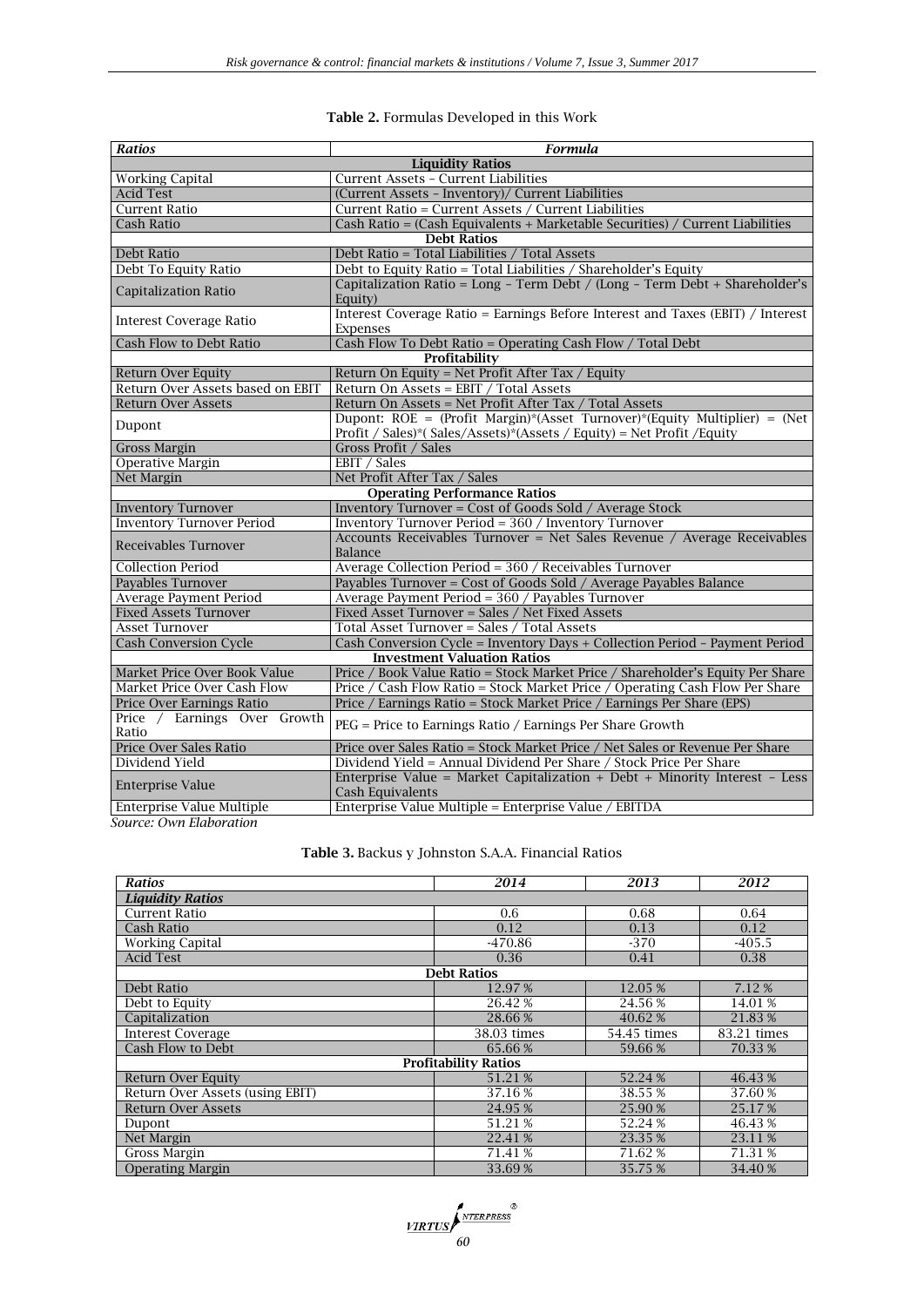#### **Table 4.** Operating Performance Ratios

| <b>Inventory Turnover</b>          | 5.67 times      | 5.23 times           | <b>5.15 times</b>    |  |
|------------------------------------|-----------------|----------------------|----------------------|--|
| <b>Inventory Period</b>            | 64.32 days      | 69.83 days           | 71.13 days           |  |
| Receivables Turnover               | 13.59 times     | 12.82 times          | 14.10 times          |  |
| <b>Collection Period</b>           | 26.85 days      | 28.47 days           | 25.96 days           |  |
| Payables Turnover                  | 2.92 times      | 3.22 times           | 3.49 times           |  |
| Pavables Period                    | 125.05 days     | 113.41 days          | 104.93 days          |  |
| Asset Turnover                     | $1.10 \times$   | 1.08 times           | $1.09 \text{ times}$ |  |
| <b>Fixed Asset Turnover</b>        | $1.95 \;$ times | 1.76 times           | $1.79 \text{ times}$ |  |
| <b>Business Cycle</b>              | $-33.88$ days   | $-15.11$ days        | $-7.84$ days         |  |
| <b>Investment Valuation Ratios</b> |                 |                      |                      |  |
| Market Price over Book Value       | 13.72 times     | 15.32 times          | 13.49 times          |  |
| Price to Earnings                  | 17.22 times     | 19.97 times          | 26.97 times          |  |
| Earnings Per Share                 | 6.93            | 6.92                 | 6.56                 |  |
| Price to Earnings Growth           | 66.32           | 82.10                | 109.86               |  |
| Price over Sales                   | 4.02 times      | 4.62 times           | 5.56 times           |  |
| Dividend Yield                     | 5.67%           | 5.23 %               | 5.77%                |  |
| Enterprise Value                   | 2008.4 millions | 1946.4 millions      | 20920.2 millions     |  |
| <b>Enterprise Value Multiple</b>   | 1.22 times      | $1.17 \text{ times}$ | 13.56 times          |  |

# 3.3. Analysis of Unión de Cervecerías Peruanas Backus y Johnston S.A.A.

In terms of liquidity the analysis shows that Backus & Johnston does not have a good level of current assets to cover all kind of less than a year liabilities, the ratio have been always (2012 to 2014), under 0.70 Nuevos per 1 Nuevo Sol, which means that the company is having a, approximate 0.30 Nuevos Soles deficit, when contrasting the current liabilities with the same period assets.; the cash ratio shows a very poor level of real cash under the property of the company, analyzing the Working Capital, the result is a negative figure, which means that the company is not covering properly its short term activities, Finally the acid test is almost 50 % of the Current Ratio, which means that the company's inventory is near half the current assets.

The debt ratios shows a minor dependence for third ones financial resources, the Debt Ratio is lower than 13 %, which means that the company's asset are finance with the company's own resources, Backus has an interesting Interest Coverage and a low level of Long Terms debts (shown in the Capitalization Ratio). The company is very profitable, the Return Over Equity shows no less than 45 % of net profit or value generated for the equity holders, the company in terms of the ROA is also good, the ratio is in a no less than 23 % level, which means that Backus & Johnston is generating internal value, finally the Net Margin trend is positive, because the company is generating approximately 21 % of earnings after taxes, interests and debt service.

The Cash Conversion Cycle, which is the most important of the Operating Performance Ratio shows a negative result (expressed in days), this is important because it refers that Backus & Johnston has a very powerful bargain level with its suppliers (the days of payment are higher, than the days of inventory and collection, which means that the company it is first receiving liquidity, then reducing the inventory and finally paying its debts), this is very interesting competitive advantage of Backus.

The Backus share shows that the company has done very good in the market, the 2014 Market Price Over Book Value shows that the company if currently valuated at 13.72 times its book value per share, in terms of PER and PEG, the company has a

medium term recovery period and it is currently showing a very satisfactory growth level, finally the Enterprise Value contrasted with the EBITDA shows that the company is not as good as it could, because it has gone from 13.56 times in 2012 to 1.22 times, which means that the company must do something to increase its value in the market.

# CONCLUSIONS

Credit risk arises whenever the other party of a contract is unable to return the money the lender gave them, either because they went into default or because their cash flows were used for other purposes rather than fulfill their responsibility.

A key point in the credit decisions are the fees and interest rates the banks are going to charge to the potential borrowers. To determine these numbers, the analysts must consider the risk that it is assumed. The higher the risk involved in a loan, the higher the interest rate that's going to be charged to the borrowers. There are credit risk measurement tools such as the credit scoring that gives managers significant information to determine the capacity of a client to fulfill its debt obligations. This tool will help to make more efficient decisions regarding lending decisions.

Managing credit risk is a complex task that involves policies and procedures set by institutions in order to take actions not only to mitigate the risk assumed, but also to control it by making a continuous evaluation of their clients' situations and the microeconomic and macroeconomic environment. Financial institutions nowadays have developed increasingly sophisticated risks management.

The purpose of conducting an efficient risk management is to avoid large losses of money and remain solvent. The most important techniques to manage credit risk mentioned according to (Lando, 2004) are: Selection, Limitation, Diversification and Credit enhancement.

The lending process is facilitated by the use of the so called "5C's of credit": Character, Capacity, Capital, Condition, Collateral. These 5 tools describe specific characteristics and information that are

NTERPRESS **VIRTUS** *61*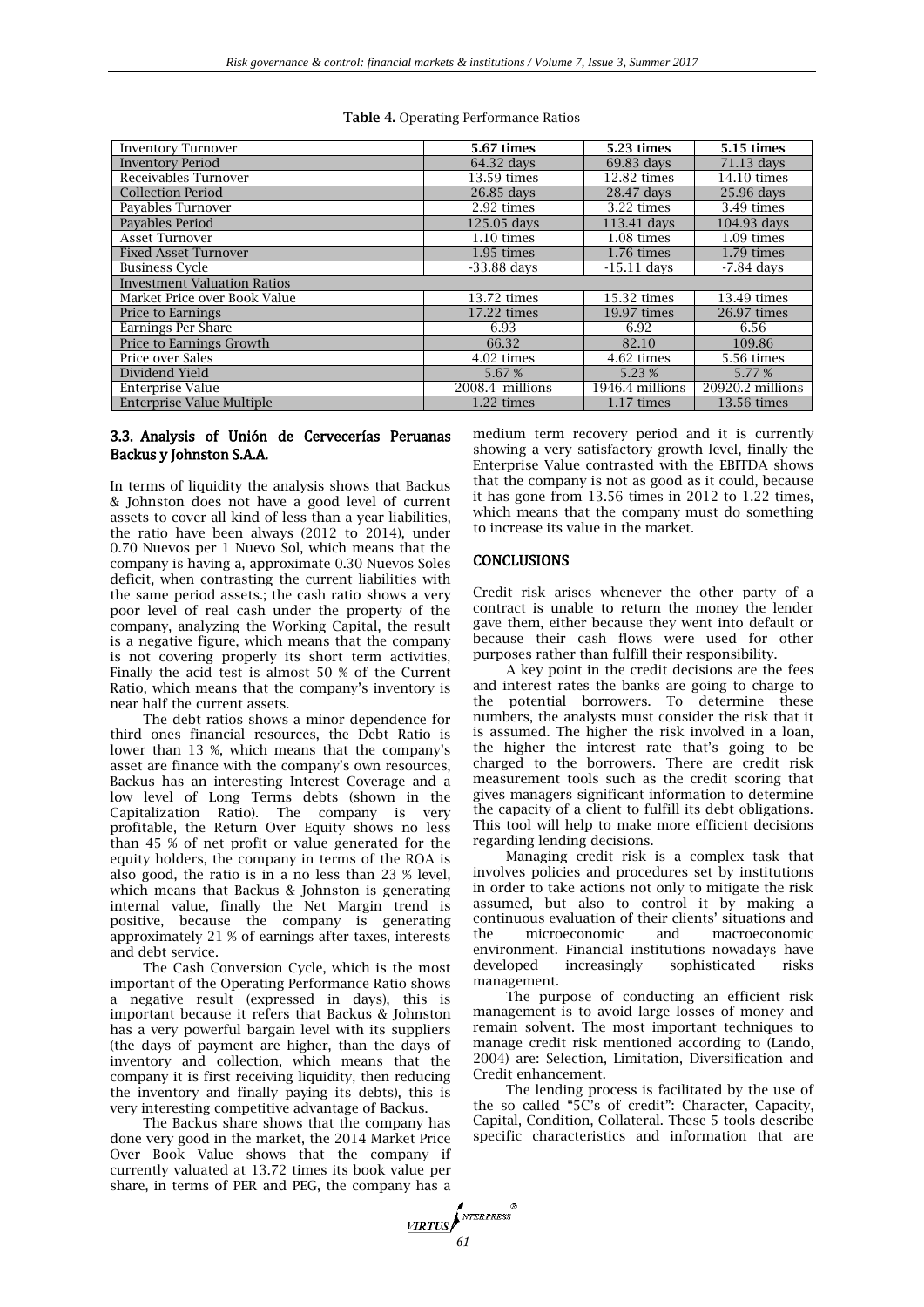"helpful guides in credit analysis for the underwriter to come to a lending decision"<sup>14</sup>.

Credit control is a really important function of the credit management. All risks the entity is vulnerable to face consider different methodologies to be applied due to the different types of instruments in each line of business.

One of the major disadvantages of bonds is that the potential profit from investment in bonds is limited. Actually, in the financial markets there are a lot of various types of bonds and investor must understand their differences and features before deciding what bonds would be suitable for his/ her investment portfolio

Finally, when investors have given their money to the company, normally they are going to expect earnings or also called profits, if the founders of the company want to check how well is the company doing in order to satisfy this need of them, the profitability ratios are the ones that will provide information about the value generation for the company's owners. The indexes obtained from mixing the results stated in the P&L Statement and the Financial Situation Statement are simple to analyze and to define if a company is doing well or not in terms of financial attractiveness (for the current owners and the potential ones).

### REFERENCES

- 1. Altman, E. I., & Saunders, A. (1998). Credit risk measurement: Developments over the last 20 years. *Journal of Banking & Finance.* New York, United States: Elsevier.
- 1. Apostlink, R., Donouhe, C., & Went, P. (2011). *Fundamentos del Riesgo Bancario y su regulación.* Delta.
- 2. Aziz, J., & Charupat, N. (1998). Calculating credit exposure and credit loss: A case study. *Algo Research Quarterly, 1(1),* 32-46.
- 3. Baiden, J. (2011). *Social Science Research Network.* Retrieved from the World Wide Web: [http://papers.ssrn.com/sol3/papers.cfm?abstract\\_](http://papers.ssrn.com/sol3/papers.cfm?abstract_id=1872804) [id=1872804.](http://papers.ssrn.com/sol3/papers.cfm?abstract_id=1872804)
- 4. Bank for International Settlements. (2014). *Bank for International Settlements*. Retrieved from the World Wide Web: [https://www.bis.org/bcbs/](https://www.bis.org/bcbs/%20publ/d307.htm)  [publ/d307.htm](https://www.bis.org/bcbs/%20publ/d307.htm)
- 5. Bhat, G., Callen, J. L., & Segal, D. (2011, Oct). *Credit risk and ifrs: the case of credit default swaps*. Retrieved from the World Wide Web: http://www3. nd.edu/~carecob/Workshops/11-12Workshops/ Bhat%20Paper.pdf
- 6. Bized. (30 de January de 2003). *Bized.* Retrieved from the World Wide Web: [http://www.bized.](http://www.bized.co.uk/compfact/ratios/liquid2.htm) [co.uk/compfact/ratios/liquid2.htm](http://www.bized.co.uk/compfact/ratios/liquid2.htm)
- 7. Bodie, Z., Kane, A., & Marcus, A. (2004). *Essentials of envestments*. McGraw-Hill Irwin.
- 8. Bolsa de Valores de Lima. Retrieved June 16, 2015 from the World Wide Web: www.bvl.com. pe/
- 9. Brown, K., & Moles, P. (2012). *Credit risk management*, Edinburgh Business School – Heriot Watt University, United Kingdom.
- 10. Casares, I & Lizarzaburu, E. (2016). *Introducción a la Gestión Integral de Riesgos Empresariales*   $\overline{a}$

*(Primera ed.).* Lima, Perú: Platinum Editorial. Wide Web: [https://www.eguruclub.com/ catalog/introduccion](https://www.eguruclub.com/%20catalog/introduccion%20_a_la_gestion_integral_de_riesgos_empresariales)  [\\_a\\_la\\_gestion\\_integral\\_de\\_riesgos\\_empresariales.](https://www.eguruclub.com/%20catalog/introduccion%20_a_la_gestion_integral_de_riesgos_empresariales)

- 11. Chandra, P. (2011). *Financial Manegement Theory and Practice*. New Delhi: McGraw Hill.
- 12. CRF. (s.f.). *Credit Research Foundation*. Retrieved from the World Wide Web: [https://www.](https://www/) crfonline.org/orc/cro/cro-16.html
- 13. De Miguel, J., Miranda, F., Pallas, J., & Peraza, C. (2003). La medición del riesgo de crédito y el Nuevo Acuerdo de Capital del Comité de Basilea
- 14. Dionne, G. (2013). Risk management: history, definition, and critique. *Risk Management and Insurance Review*, *16(2),* 147-166
- 15. Eichberger, J., Rheinberger, K., & Summer, M. (2012). Credit risk in general (2012). *Credit risk in general equilibrium.* European Central Bank.
- 16. Farfan, K. B., & Lizarzaburu, E. R. (2016). Gobierno Corporativo en Mercados Emergentes: Impacto en la Bolsa de Valores de Lima-BVL/Corporate Governance in Emerging Markets: Impact on the Lima Stock Exchange-BVL/Governança Corporativa em Mercados Emergentes: Impacto sobre a Bolsa de Valores de Lima-BVL. *Revista de Globalización, Competitividad y Gobernabilidad, 10(3),* 57.
- 17. Frame, W.S., Padhi, M., & Woosley, L.W. (2001). The effect of credit scoring on small business lending in low- and moderate-income areas FRB Atlanta Working Paper No. 2001-6
- 18. Frenkel, M., Hommel, U., & Rudolf, M. (2005). *Risk management: challenge and oportunity.* Berlin: Springer.
- 19. Gilchrist, S., & Mojon, B. (2014, April). *Credit Risk in the Euro area.* Retrieved from the World Wide Web: <http://www.memofin.fr/uploads/library/pdf> /DT-482\_01%5B1%5D.pdf
- 20. Graham, A. (2000). *Framework for: Credit Risk Management.* London: Global Professional Publishing.<br>21. Iorion. P.
- 21. Jorion, P. (2011). *Financial Risk Manager Handbook.* New Jersey: John Wiley & Sons, Inc.
- 22. Lando, D. (2004). Credit Risk Modeling: Theory and Applications. Pinceton Series in Finance.
- 23. Levišauskait, K. (2010). *Investment analysis and portfolio management.* Leonardo da Vinci program project.
- 24. Lizarzaburu, E. R., Berggrun, L., & Burneo, K. (2016). *Corporate governance index in emerging markets: Peruvian listed companies*. The Spread of Financial Sophistication through Emerging Markets 311-336). Emerald Group Publishing Limited.
- 25. Lizarzaburu, E. R. (2014). Análisis del Modelo Z de Altman en el mercado peruano. *Universidad & Empresa, 16(26),* 141-158.
- 26. Lizarzaburu, E. R., Berggrun, L., & Quispe, J. (2012). Gestión de riesgos financieros. *Experiencia en un banco latinoamericano 1. Estudios Gerenciales, 28(125),* 96-103.
- 27. Loth, R. (s.f.). Retrieved from the World Wide Web: http://www.investopedia.com/university/ratios/d ebt/ratio1.asp
- 28. Loth, R. (2010). Investopedia. Retrieved from the World Wide Web: http://i. investo pedia. com/inv/ pdf/tutorials/financialratio.pdf
- 29. Pride, W., Hughes, R., & Kapoor, J. (2009). Business. Cengage South-Western.
- 30. Rodríguez Cairo, V. (2010). Oferta públicas primarias de bonos corporativos en el Perú. (Tesis de Maestría, Universidad San Martín de Porres). Retrieved from the World Wide Web: <http://cybertesis.unmsm.edu.pe/> bitstream/cyber tesis/1490/1/rodriguez\_cv.pdf

**VIRTUS** 

<sup>&</sup>lt;sup>14</sup> Baiden, J. (2011, June 26). *Social Science Research Network*. Retrieved October 05, 2014, from Social Science Research Network: [http://papers.ssrn.com/sol3/papers.cfm?abstract\\_id=1872804](http://papers.ssrn.com/sol3/papers.cfm?abstract_id=1872804)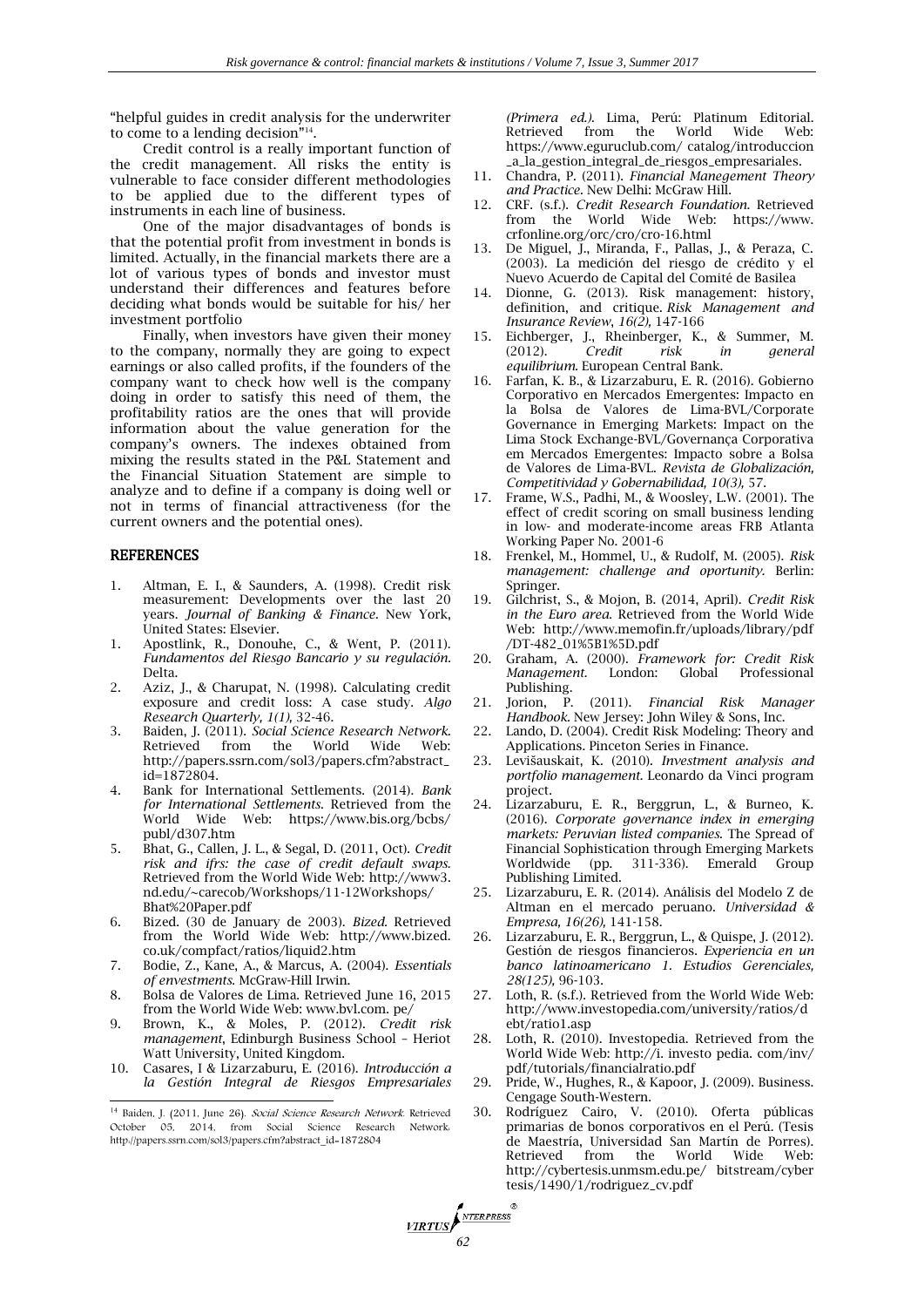- 31. Reilly, F., & Brown, K. (2011). Investment analysis and portfolio management. Cengage Learning.
- 32. Schwaab, B., Koopman, S. J., & Lucas, A. (2014, October 15). What drives global credit risk conditions? Inference on world, regional, and industry factors. Retrieved from the World Wide Web[:http://www.berndmedinawaab.eu/papers/GC](http://www.berndmedinawaab.eu/papers/GCR_) [R\\_](http://www.berndmedinawaab.eu/papers/GCR_) Oct2014.pdf
- 33. Soler, J. A., K. B., Staking, Calle, A., Beato, P., Botín O'Shea, E., et al. (1999). Financial Risk Management: A practical approach for emerging<br>markets. Washington D.C: Inter-American Inter-American Development Bank.
- 34. Standard Chartered Bank (2013). Disclosures on risk management process. Annual Report.
- 35. Superintendencia de Banca y Seguros y Administradoras Privadas de Fondos (SBS). (2010).

Evaluación y clasificación del deudor. Resolución S.B.S N°1445-2010.

- 36. Ratings, A. (2013, Diciembre). *Apoyo & Asociados*. Retrieved from the World Wide Web: http://128. 121.179.224/files/instituciones\_no\_financieras/ union\_de\_cervecerias\_backus\_y\_/ca/backus\_ca.pdf
- 37. Urbanic, F. (s.f.). *New Accountants.* Retrieved from the World Wide Web: [http://www.](http://www/) Newaccountant usa.com/thepowerofcashflowratios.
- 38. Van Greuning, H., & Brajovic Bratanovic, S. (2009). *Analyzing Banking Risk: A Framework for assesing Corporate Governance and Risk Management*. Washington, D.C: The World Bank.
- 39. Walters, D. (2006). The 5 C's of credit. *San Diego Business Journal*, p. 76.

# ANNEXES

Financial Information used in the calculation of the ratios (vertical analysis included)

Unión de Cervecerías Backus y Johnston S.A.A.

1.1. Financial Situation Statement

#### *Union de Cervecerias Peruanas Backus y Johnston SAA (BACKUAC1 PE)*

| <b>In Millions of PEN</b>        | FY 2012 | FY 2013 | FY 2014 | <b>In Millions of PEN</b>            | FY 2012       | FY 2013 | FY 2014                  |
|----------------------------------|---------|---------|---------|--------------------------------------|---------------|---------|--------------------------|
| Assets                           |         |         |         | + LT Investments & LT<br>Receivables | 18.1          | 18.4    | 18.4                     |
| + Cash & Near<br>Cash Items      | 135.1   | 148.0   | 143.0   | Assets %                             | 0.5           | 0.5     | 0.5                      |
| Assets %                         | 3.9     | 4.0     | 3.8     | + Net Fixed Assets                   | 2,143.9       | 2,277.5 | 2,420.7                  |
| + Short-Term<br>Investments      | --      | 0.0     | 0.0     | Assets %                             | 61.1          | 61.3    | 64.0                     |
| Assets %                         | --      | 0.0     | 0.0     | + Gross Fixed Assets                 | $\sim$ $\sim$ | --      | $\overline{\phantom{a}}$ |
| + Accounts &<br>Notes Receivable | 296.5   | 328.1   | 286.0   | Assets %                             | $ -$          | $-$     | $-$                      |
| Assets %                         | 8.5     | 8.8     | 7.6     | - Accumulated<br>Depreciation        | --            | --      |                          |
| + Inventories                    | 211.5   | 223.3   | 197.2   | Assets %                             | $- -$         | $-$     | $\overline{\phantom{a}}$ |
| Assets %                         | 6.0     | 6.0     | 5.2     | + Other Long-Term<br>Assets          | 616.5         | 634.4   | 635.9                    |
| + Other Current<br>Assets        | 84.8    | 82.9    | 83.3    | Assets %                             | 17.6          | 17.1    | 16.8                     |
| Assets %                         | 2.4     | 2.2     | 2.2     | <b>Total Long-Term Assets</b>        | 2,778.6       | 2,930.4 | 3,075.0                  |
| Total Current<br>Assets          | 727.9   | 782.4   | 709.4   | Assets %                             | 79.2          | 78.9    | 81.3                     |
| Assets %                         | 20.8    | 21.1    | 18.7    | <b>Total Assets</b>                  | 3,506.5       | 3,712.7 | 3,784.4                  |
|                                  |         |         |         | Assets %                             | 100.0         | 100.0   | 100.0                    |

| Liabilities & Shareholders' Equity |         |         |         |  |
|------------------------------------|---------|---------|---------|--|
| + Accounts Payable                 | 352.3   | 361.2   | 438.5   |  |
| Total Liab & Equity %              | 10.0    | 9.7     | 11.6    |  |
| + Short-Term Borrowings            | 115.5   | 128.7   | 125.6   |  |
| Total Liab & Equity %              | 3.3     | 3.5     | 3.3     |  |
| + Other Short-Term Liabilities     | 665.6   | 662.5   | 615.9   |  |
| Total Liab & Equity %              | 19.0    | 17.8    | 16.3    |  |
| <b>Total Current Liabilities</b>   | 1,133.4 | 1,152.4 | 1,180.0 |  |
| Total Liab & Equity %              | 32.3    | 31.0    | 31.2    |  |
| + Long-Term Borrowings             | 134.1   | 318.5   | 365.2   |  |
| Total Liab & Equity %              | 3.8     | 8.6     | 9.6     |  |
| + Other Long-Term Liabilities      | 456.7   | 421.1   | 381.2   |  |
| Total Liab & Equity %              | 13.0    | 11.3    | 10.1    |  |
| <b>Total Long-Term Liabilities</b> | 590.8   | 739.6   | 746.4   |  |
| Total Liab & Equity %              | 16.8    | 19.9    | 19.7    |  |
| <b>Total Liabilities</b>           | 1,724.3 | 1,892.0 | 1,926.4 |  |
| Total Liab & Equity %              | 49.2    | 51.0    | 50.9    |  |
| + Total Preferred Equity           | 0.0     | 0.0     | 0.0     |  |
| Total Liab & Equity %              | 0.0     | 0.0     | 0.0     |  |
| + Minority Interest                | 11.0    | 13.4    | 13.2    |  |
| Total Liab & Equity %              | 0.3     | 0.4     | 0.3     |  |
| + Share Capital & APIC             | 1,376.0 | 1,386.6 | 1,397.6 |  |
| Total Liab & Equity %              | 39.2    | 37.3    | 36.9    |  |

**EXPRESS**